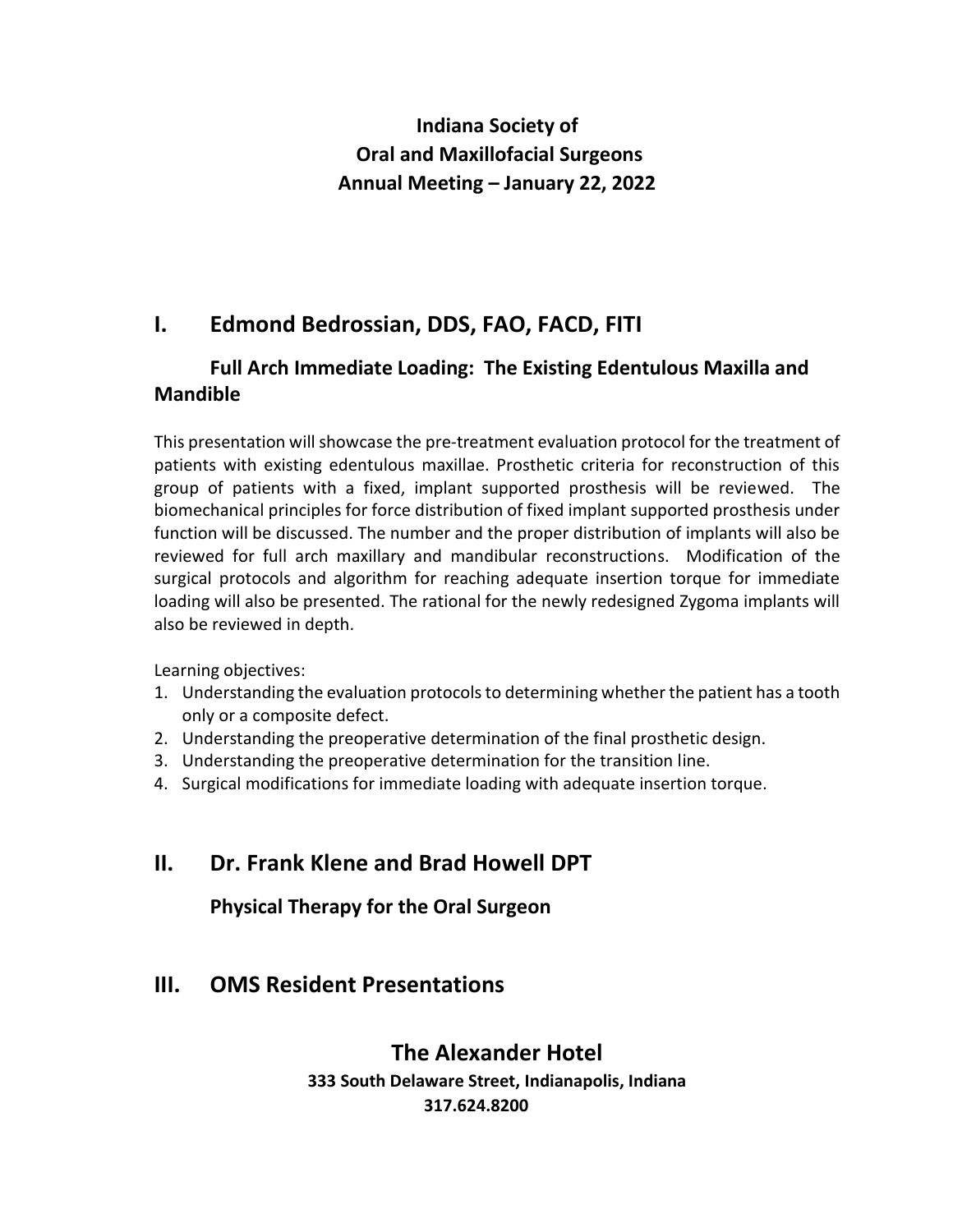#### ISOMS ANNUAL MEETING AND CONTINUING EDUCATION

January 22, 2022

The Alexander Hotel

| Friday, January 21, 2022<br>7:00 pm -          | <b>ISOMS Board Meeting</b>                                                     |
|------------------------------------------------|--------------------------------------------------------------------------------|
| Saturday, January 22, 2022<br>$7:30 - 8:30$ am | Registration/Breakfast/Exhibits<br>Alexander Ballroom Foyer                    |
| $8:30 - 10:00$ am                              | Dr. Edmond Bedrossian<br>Alexander Ballroom                                    |
| $10:00 - 10:30$ am                             | <b>Exhibitor Visits</b><br>Alexander Ballroom Foyer                            |
| $10:30 - 12:00$ am                             | Dr. Edmond Bedrossian<br>Alexander Ballroom                                    |
| $12:00 - 1:30$ pm                              | Lunch - ISOMS Business Meeting                                                 |
| $1:30 - 2:00$ pm                               | Exhibitor Visits and Sign-In for Afternoon Session<br>Alexander Ballroom Foyer |
| $2:00 - 3:00$ pm                               | Dr. Frank Klene/Brad Howell, DPT<br>Alexander Ballroom                         |
| $3:00 -$                                       | <b>Resident Presentations</b><br>Alexander Ballroom                            |

**7 hours of CE will be provided**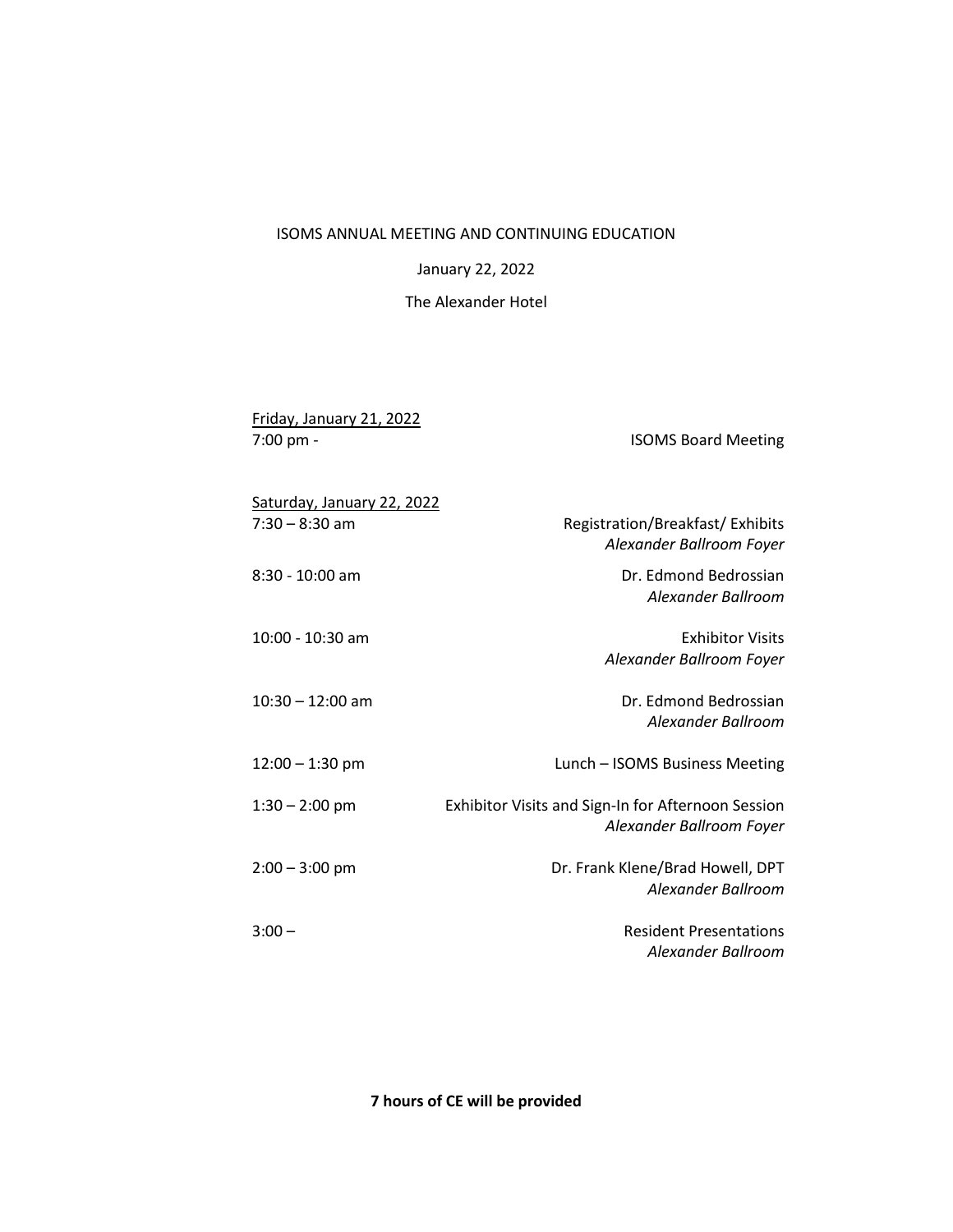

**Dr. Edmond Bedrossian** received the DDS degree from the University of the Pacific, and completed his Oral and Maxillofacial Residency at

Alameda Medical Center.

Dr. Bedrossian is a Diplomate of the American Board of Oral and Maxillofacial Surgery. He is also An Honorary Member of the American College of Prosthodontists.

He is a Professor, Department of Oral and Maxillofacial Surgery, at the University of the Pacific School of Dentistry combining private practices with academics.

He has authored multiple articles and chapters on the various uses of the Zygomatic implant, bone grafting and treatment planning implant dentistry.

He has also authored the textbook **"Implant treatment planning for the edentulous patient",** Foreword by Professor Brånemark as well as his new book, **"The Immediacy concept"** Foreword by Professor Daniel Buser will be available from Quintessence in 2021.

He has lectured with Professor Brånemark on the rehabilitation of patients with maxillofacial defects and collaborated with him in attaining FDA approval for the use of Endosseous implants in maxillofacial defects.

Dr Bedrossian is on the Editorial review Board of:

- The International Journal of Oral & Maxillofacial Implants
- The Journal of Oral & Maxillofacial Surgery
- The Clinical Implant Dentistry and Related Research.
- Journal of Prosthetic Dentistry